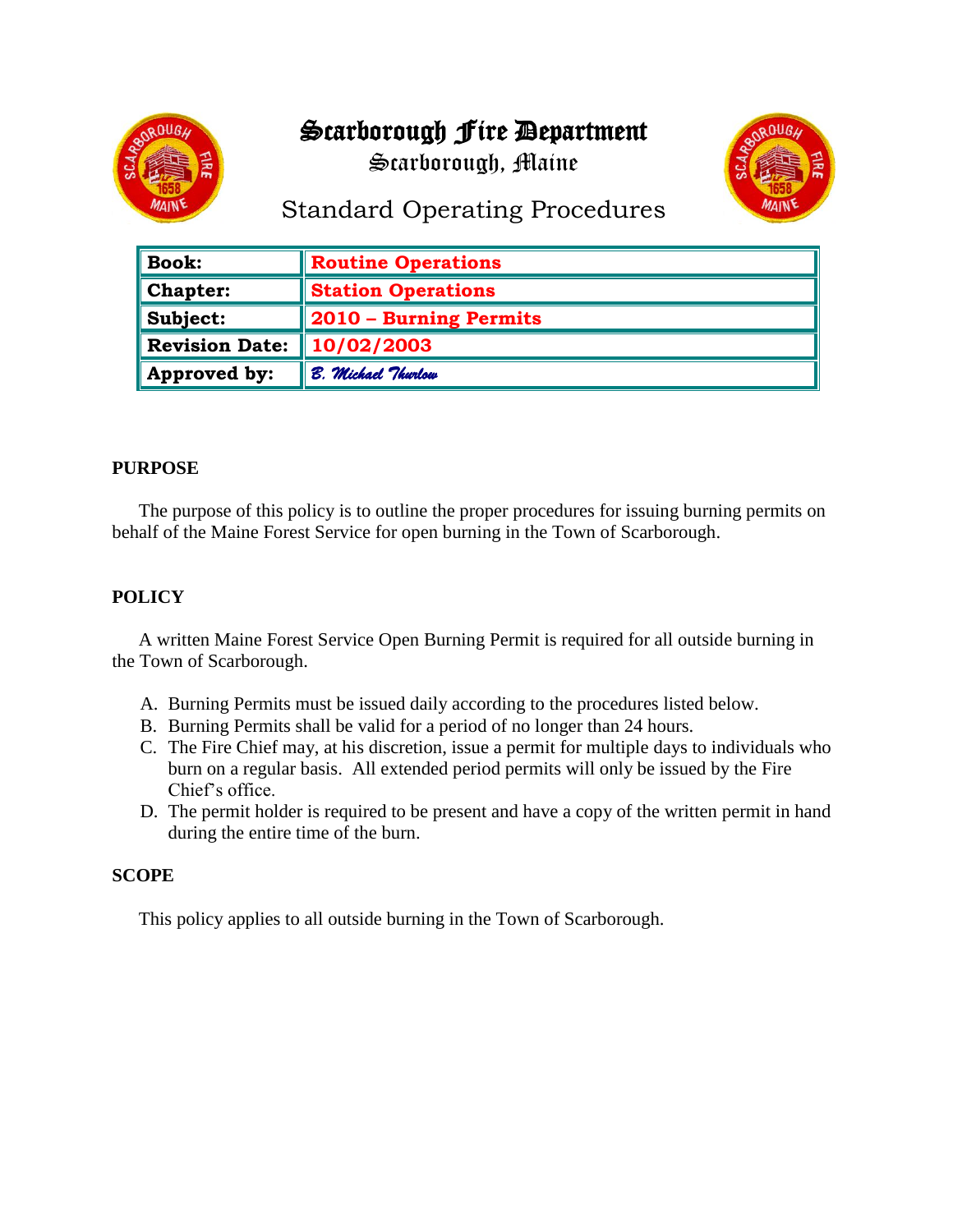#### **PROCEDURE**

The following procedures will be used when issuing Burning Permits

- A. No burning is allowed on a Class 3 day or higher. Firefighters shall refrain from issuing burning permits until they have confirmed through dispatch that the Maine Forest Service has declared the Fire Class Day to be Class 1 or 2.
	- a. The Maine Forest Service has granted an exemption for the U. S. Park Service to conduct burning at the Rachel Carson National Wildlife Refuge near the Spurwink River on Class 3 days. The permit for them to do that will be handled by the Fire Chief's office.
- B. No burning is allowed when sustained winds exceed 15 mph regardless of class day.
- C. Permitted items to burn include: wood, brush, leaves, and grass only.
- D. There shall be no burning of plastics, rubber, Styrofoam, metals, food wastes, chemicals, tires, asphalt shingles, wire insulation, tar, paints, solvents, sludge, or other solid wastes including trash, paper, and cardboard.
- E. All permitted burns shall be attended by a responsible adult at all times.
- F. The individual signing the burning permit is the responsible party.
- G. Burn piles shall be small in size and there shall be adequate buffer space from any exposure.
- H. A hose or other means of water shall be available to control or extinguish the fire on-site.
- I. Permitted burns must not create a nuisance to neighbors. If neighbors complain of legitimate smoke concerns the permitted burn may be revoked, and the fire extinguished by the Fire Dept.
- J. Cooking fires in a grill or other container are permitted without a written fire permit.
- K. There is no open burning allowed on any beach at any time.
- L. There is no burning allowed in Prout's Neck at all from  $6/15 9/15$ .
- M. Cooking fires in a contained appliance such as a grill are allowed on the beach without a burning permit.
	- a. The appliance must be located a safe distance away from any dune grass or other combustible material
	- b. The appliance must be designed such that any charcoal or other solid fuel is fully contained and removable from the beach when leaving.
	- c. Under no circumstances can waste materials of any kind be buried on the beach.
	- d. The cooking fire must be attended by a responsible adult at all times.
- N. Fire Dept. personnel shall inspect any location where a permit has been requested prior to issuing a burning permit if:
	- a. There is any question as to the size, scope, or materials being burned.
	- b. There are any exposure problems
	- c. There is any question as to the availability of an adequate water supply
- O. Fire Dept. personnel will be dispatched to check the status of burning permits in their area whenever:
	- a. A complaint is received
	- b. The class day is updated after a permit is issued
	- c. The wind conditions deteriorate to a point that safe burning is no longer possible.